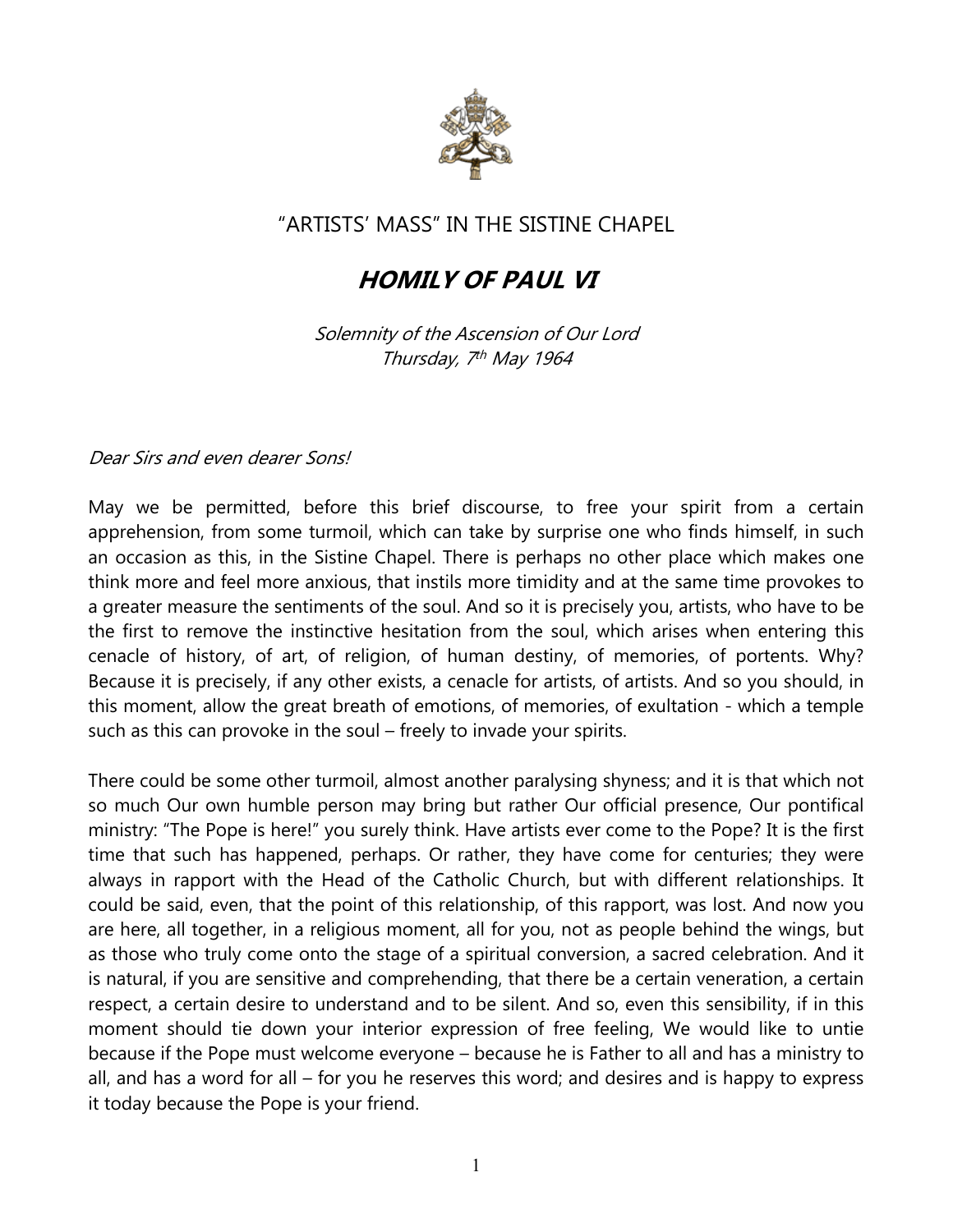And he is this not only because a tradition of sumptuousness, of patronage [of the arts], of grandeur, of pomp encircles his ministry, his authority, his relationship with people, and because he needs this decorative and expressive picture to say to those who wouldn't know who he is and how Christ would have wanted him in the midst of men. He is this for more intrinsic reasons, which, then, are those which keep us occupied today and which interest our spirit and so thus: they are Our ministry's motives which make Us come to seek you. Need We say that great word that after all you already know? We need you. Our ministry needs your collaboration. It is because, as you know, Our ministry is to preach and to make accessible and understandable, even moving, the world of the spirit, of the invisible, of the ineffable, of God. And in this operation, which transmits the invisible world in accessible, intelligible formulas, you are masters. It is your craft, your mission; your art is precisely that of understanding the treasures of the heaven of the spirit and to enrobe them with word, with colours, with form, with accessibility. And not only an accessibility which could be like that of the teacher of logic or mathematics, but one that makes, yes, the treasures of the inaccessible world comprehensible to the cognitive faculties of the senses and to our immediate perception of things. You have also this prerogative in that same act by which you make accessible and comprehensible the world of the spirit: to conserve such a world's ineffability, the sense of its transcendence, its aura of mystery, this necessity to reach it with ease and with exertion at the same time.

This – those who understand these things call it "Einfuhlung", sensitivity, that is, the ability to inform, by way of feeling that which by way of thought we would not be able to understand and express – you do this! Now in this way of yours, in this ability of yours to translate within the circle of our consciousness – *et quidem* of those easy and happy things, that is of those perceptible things, which is to say of those things that only by intuitive vision can be gathered and gleaned – we repeat, you are masters. And if We would lack your assistance our ministry would become faltering and uncertain and would need to make a special effort, let us say, for itself to become artistic, even to become prophetic. To rise to the strength of intuitive beauty's lyrical expression we would need to make the priesthood coincide with art.

Now, if this is so, the discussion should be grave and solemn. The place, maybe also the moment, would present themselves; not so much the time which is conceded Us, and not so much the programme which we have prearranged for this first friendly meeting. Who knows if another occasion may come when we can say more? But the topic is this: it is necessary to reestablish the friendship between the Church and artists. In truth, it is not that the friendship was ever broken; and this same event proves it, that it is already proof of such a friendship in action. And then there are many other manifestations that may show forth proof of a continuity, of a faithfulness in relations, which testify that the friendship between the Church and artists was never broken, also because, as We were saying, the Church needs this, and We could say even more in addition, reading it in your hearts. You yourselves go searching for this world of the ineffable and you find that its homeland, its domicile, its best store is even now the Religion.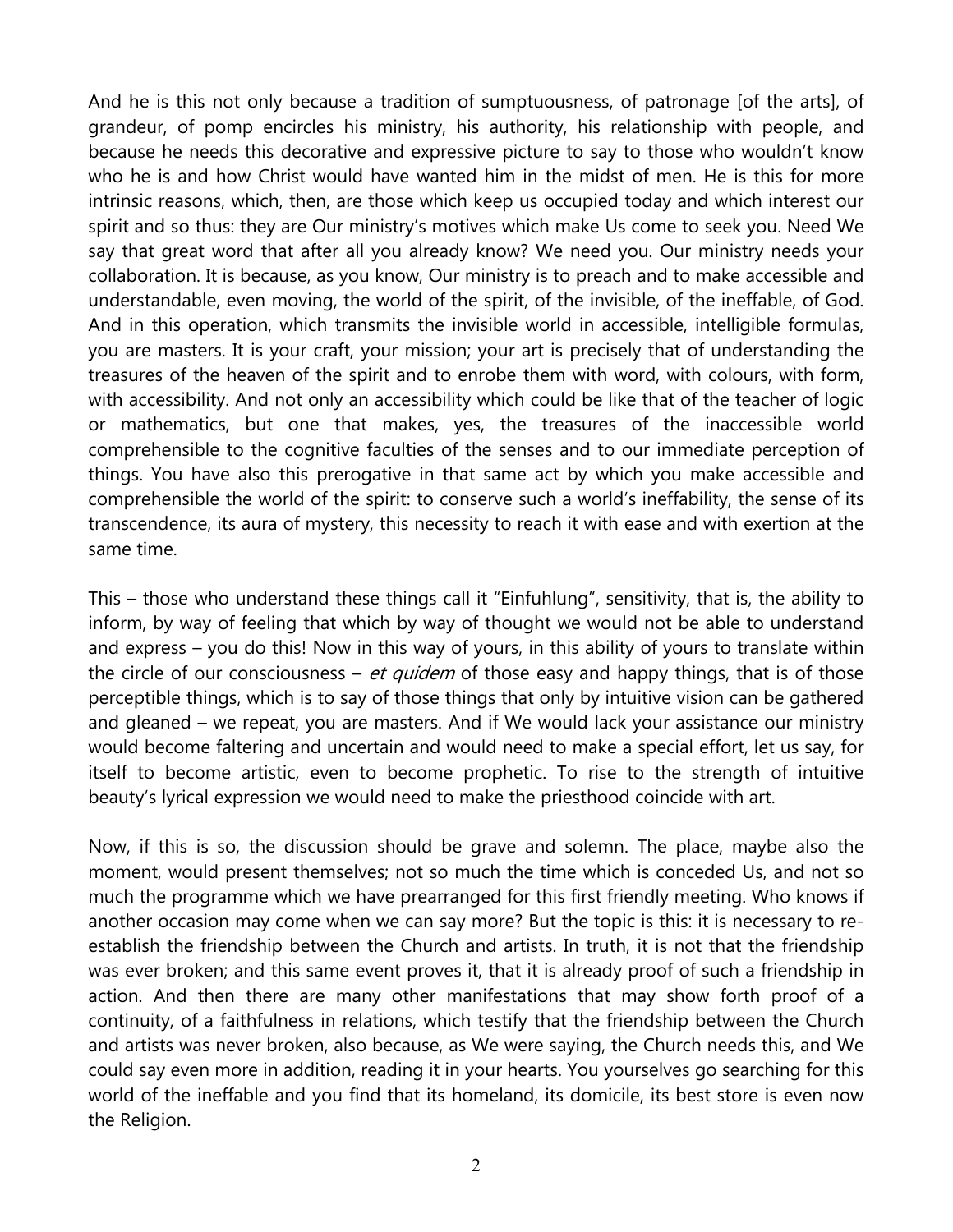So we have always been friends. However, as occurs between relations, as occurs between friends, it has become a little spoiled. We have not broken but we have upset our friendship. Will you allow Us a frank word? You have abandoned Us a little, you have gone far away to drink from other fountains in the still legitimate search to express other things; but no longer ours.

We would have other observations to make but We do not want to upset you this morning and to be discourteous. You know that we bear a certain wound in our heart, when we see you intent on certain artistic expressions which offend us, custodians of the whole of humanity, of the complete definition of man, of his holiness, of his stability. You separate art from life, and so… But there's even more. Sometimes you forget the fundamental canon of your consecration to expression; what you say is not understood, often you don't even know yourselves: you follow a language of Babel, of confusion. And so where is the art? Art should be intuition, it should be talent, it should be happiness. But you do not always give this talent, this happiness and so we remain taken aback and daunted and indifferent.

But to be sincere and daring – We have merely touched upon it, as you see – we recognise that we, also, have made you suffer a little. We have made you suffer because we have imposed imitation as the first rule upon you, on you who are creators, always full of life, gushing with a thousand ideas and a thousand new things. We  $-$  it was said  $-$  have this manner, we must adapt to it; we have this tradition and we must be faithful to it; we have these masters and we must follow them; we have these canons and there is no way out. Sometimes we put a cloak of lead on you, we can say. Forgive us! And then we also had abandoned you. We did not explain our things to you. We did not bring you into the secret cell where God's mysteries make man's heart jump for joy, out of hope, of gladness, of exhilaration. We did not keep you as pupils, friends, in dialogue. For this reason you did not recognise us.

And therefore your language for our world was docile, yes, but almost bound, faltering, unable to find its free voice. And we have felt, then, the dissatisfaction of this artistic expression. And – we will perform a complete *Confiteor* this morning, at least here – we treated you even worse. We turned to surrogates, to "oleography", to works of art of little worth and little value, even though, in our defence, we did not have the means to accomplish great things, beautiful things, new things, things worthy to be admired; and so even we were side-tracked down paths where art and beauty and – which is the worst for us – the worship of God were poorly served.

Shall we make peace again? Today? Here? Do we want to be friends again? Shall the Pope become once again the friend of artists? Do you want some suggestions, some practical ideas? But these things don't enter the equation now. Let feelings remain now. We have to return to be allies. We must ask of you all the possibilities that the Lord has given you, and, so,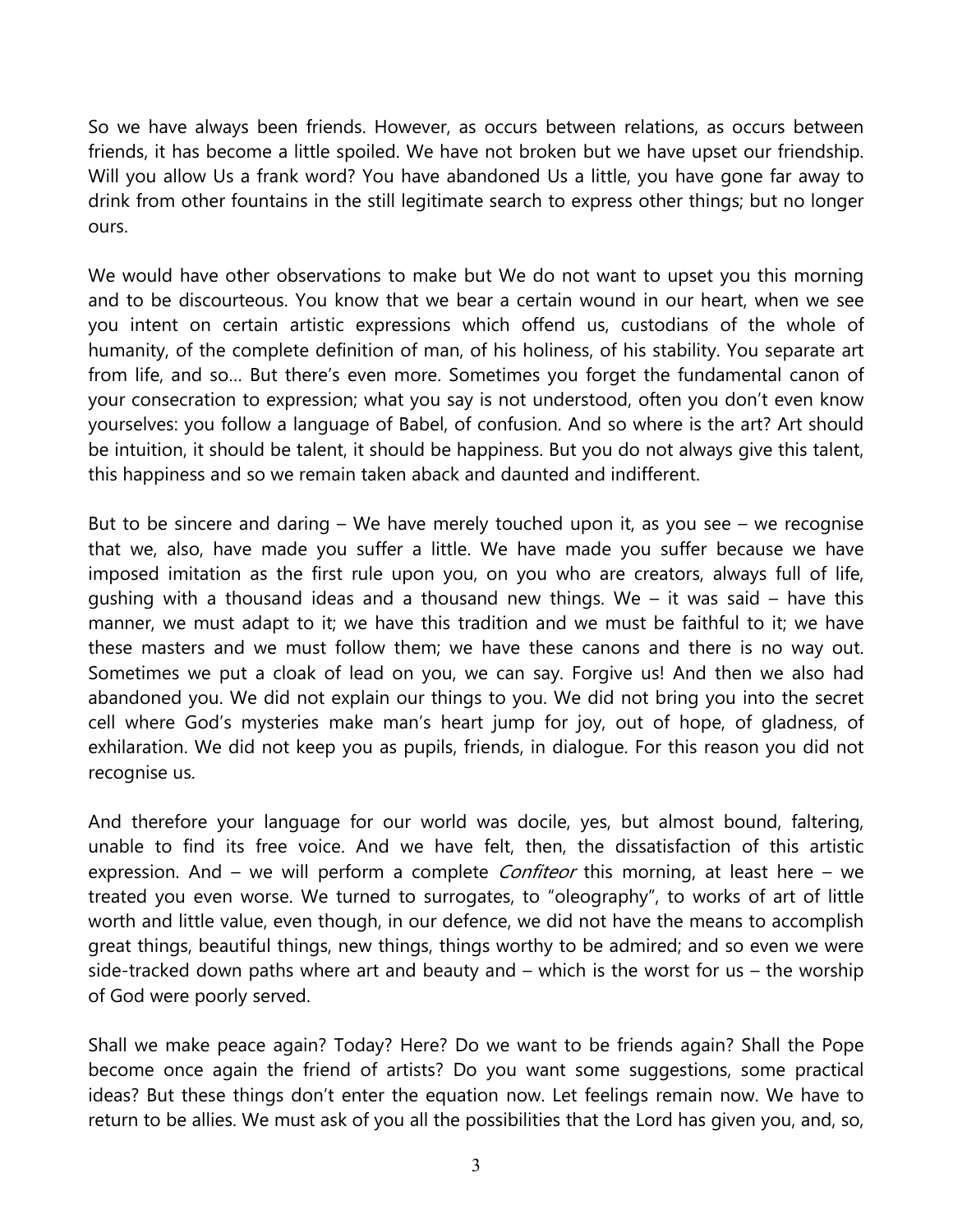in the scope of functionality and purpose, which makes art the brother of the worship of God, we must allow your voices free and powerful song, of which you are capable. And you must be so very good at interpreting that which you must express, to come to us to draw from the subject, the theme and sometimes more than the theme, that fluid secret which is called inspiration, which is called grace, which is called the charism of art. And, please God, we will give it to you. But we were saying that this moment is not made for long discourses and to give definitive proclamations.

However we have already, on our part, We the Pope, we the Church, signed a great deed of the new alliance with artists. The Constitution on the Sacred Liturgy, the first that the Second Vatican Ecumenical Council issued and promulgated, has a page – I hope that you are familiar with it – which is indeed the pact of reconciliation and the rebirth of religious art in the bosom of the Catholic Church. I repeat, Our pact is signed. We await from you the countersignature.

So for now We limit Ourself to some very simple remarks but they will not displease you.

The first is this: We are happy for this Artists' Mass and wish to thank Monsignor Francia; He and all those followed who him and have harvested the idea. We have seen this initiative be born, We have seen it first welcomed by Our esteemed Predecessor Pope Pius XII, Who began to open the paths and to give them citizenship in ecclesiastical life, in the prayer of the Church; and so We congratulate you on what has been done on this front, which is not the only one, but is good and is well to follow: We bless it and encourage it. We would like that you bring abroad, those who have colleagues, imitators, followers, Our blessing for this experiment for artistic religious life that has again made seen that between priest and artist there is a profound harmony and a marvellous capacity for understanding.

The second is this, very well known but must, We think, be remembered in this moment: and it is that if the artistic moment that is produced in a sacred, religious act – like a Mass – would be full, be authentic, be generous, truly fill and make the souls that participate in it palpitate and the other things that crown it, it has so much need of two things: a catechesis and a workshop.

We will not stretch Ourself now to discuss whether art should come spontaneously and suddenly, like a celestial flash of inspiration, or rather – and you tell us – it needs a tremendous apprenticeship, hard, ascetic, slow, gradual. Well, if we want to give, We repeat, authenticity and fullness to the religious artistic moment, to the Mass, then it needs its own preparation, its own catechesis; it is necessary to make it be apprehended in other terms or accompanied with religious instruction. It is not licit to invent a religion, it is necessary to know what has happened between God and man, how God has sanctioned certain religious relationships that are necessary to know so that we do not become ridiculous or stammering or aberrant. It is necessary to be instructed. And We think that in this setting of the Artists' Mass, those that want truly to manifest themselves artists, will not have difficulty in accepting